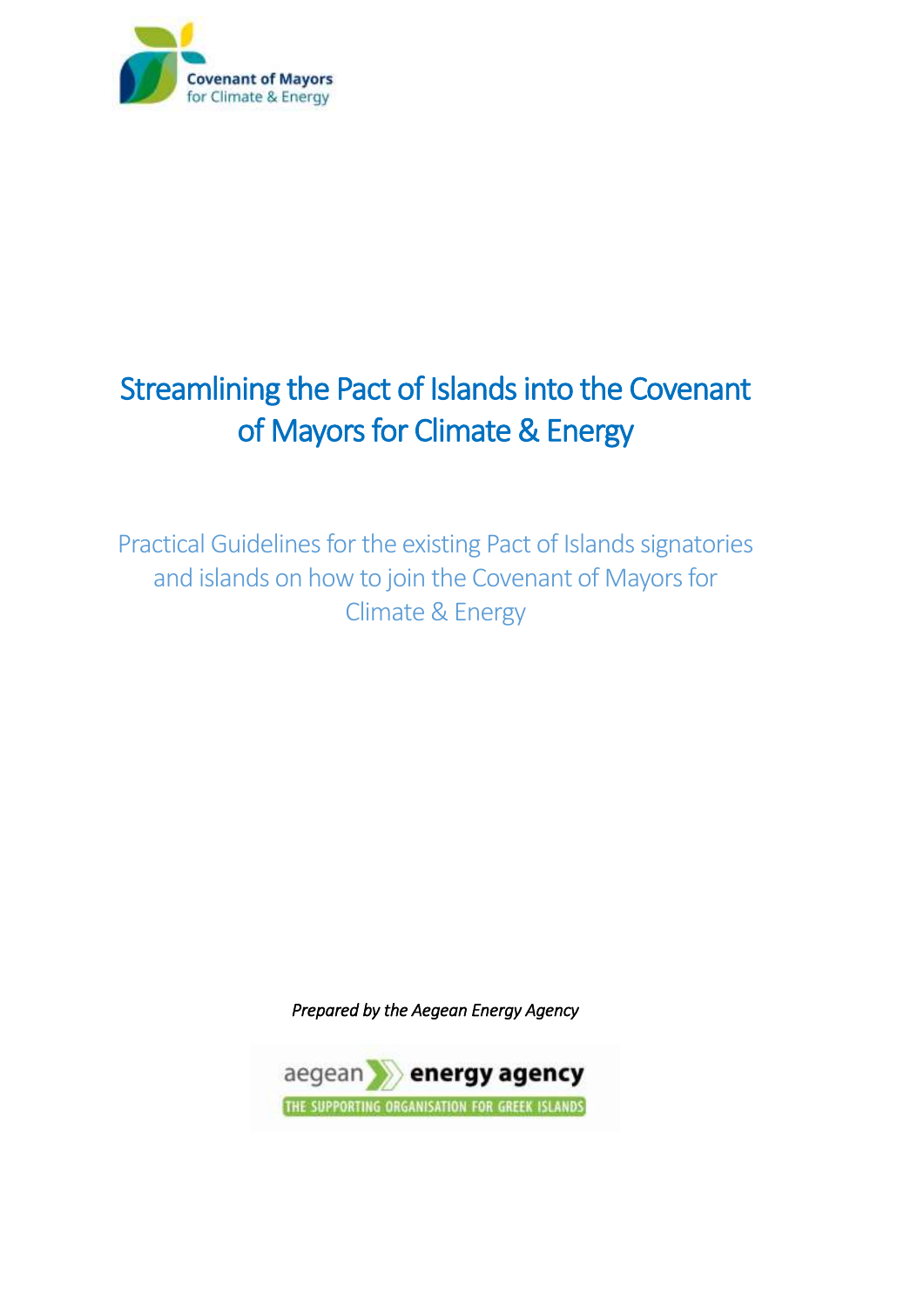

# Introduction

The purpose of these guidelines is to provide practical information to Pact of Islands (PoI) signatories and potential Pact of Islands signatories on how to join the Covenant of Mayors (CoM). The Guidelines provide tailored guidance to the different types of islands including island Member States, islands with one municipality, islands with more than one municipality, islands with no municipalities and islands as part of an island cluster municipality. This typology is the result of on-going mapping of European islands' governance structure in order to define the best way to include island municipalities in the CoM.

# The Covenant of Mayors

The Covenant of Mayors is a voluntary initiative, launched by the European Commission in 2008, that engages local authorities across Europe in implementing sustainable energy policies in order to reduce their CO2 emissions by 20% by 2020. Building on this unique bottom-up movement which has succeeded in mobilising both a great number of local authorities to develop Sustainable Energy Action Plans (SEAPs) and direct investments towards climate change mitigation measures, in October 2015 the European Commission launched the integrated Covenant of Mayors for Climate and Energy. In the context of the new CoM for Climate and Energy, signatory cities pledge action to support the implementation of the EU 40% greenhouse gas-reduction target by 2030 and the adoption of a joint approach to tackling mitigation and adaptation to climate change by submitting a Sustainable Energy and Climate Action Plan (SECAP). It should be noted that joining the new CoM, which now counts over 7,000 members, PoI and potential PoI signatories will gain international recognition and visibility for their local climate and energy actions, access to financial opportunities for their local climate and energy projects and exposure to innovative ways to network, exchange experiences and build capacity.

# The Pact of Islands

The PoI was established in 2011, drawing inspiration from the CoM, yet focusing on the intrinsic characteristics of islands and the need to fully tap their significant potential to drive Europe's energy transition. The PoI invites island authorities to exceed Europe's targets for 2020, reducing their CO2 emissions by at least 20% by 2020 through the development of a SEAP at island level. Currently the PoI counts 117 signatories, some of which have also joined the CoM. Signing up to the PoI offers islands the chance to be part of an initiative that brings together the majority of European islands, allowing them to share knowledge and exchange experience on how to overcome challenges but also seize opportunities associated with insularity. Essentially, as a result of insularity island authorities are forced to ensure the optimal use and management of their resources and accompanying infrastructures, located very often within island boundaries. For this, islands steadily emerge as ideal test beds for the deployment of innovative technologies and the development of solutions that maximize the synergies between energy, transport, water etc. and can be transferable to other small and geographically remote areas but also scalable to large urban areas. Against this backdrop, also working through the CoM will allow islands to diffuse their experience and best practices to the entire CoM community, all while benefiting from the networking, capacity building, access to financing and overall empowerment of local actors. As explained below, compatibility between the PoI and CoM is now enhanced, allowing islands to equally participate and reap the benefits of both initiatives.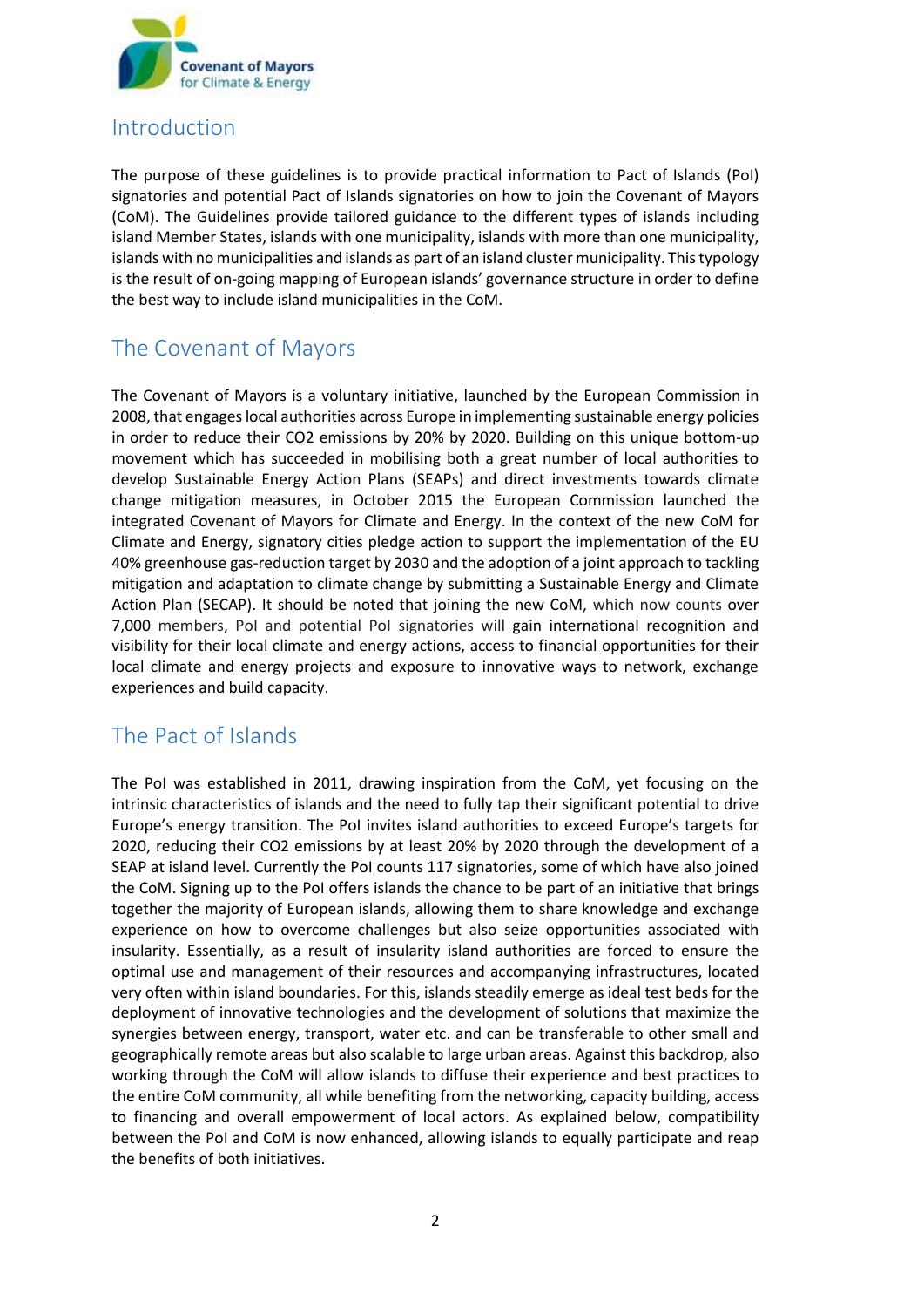

# Covenant of Mayors and Pact of Islands Streamlining

Currently, there is on-going work to streamline the PoI and CoM/new CoM initiatives. This will allow the European Commission's Joint Research Centre (JRC) based in Ispra, Italy to adopt a harmonized approach when evaluating the commitments of PoI and CoM signatories, without losing sight of islands' intrinsic characteristics. To facilitate and better coordinate the streamlining, the CoM Office has set up a Helpdesk tasked with helping islands and PoI signatories navigate through the process of joining the CoM/new CoM for Climate and Energy. Practically the streamlining foresees that, by filling out the CoM Adhesion Form, PoI signatories are retroactively considered CoM signatories, counting from the date they joined the PoI, and are able to convert their iSEAP to SEAP/SECAP using the Converter and accompanying Guidelines specifically developed for this purpose by the Helpdesk. The CoM Adhesion Form, Converter and Converter Guidelines can be found under the *Technical Materials* section of the [CoM Library.](http://www.covenantofmayors.eu/Covenant-technical-materials.html)

# Practical steps to join the Covenant of Mayors

Guidance on how to join the Covenant of Mayors is provided below based on a categorisation of islands in line with their governance structure and status, i.e PoI signatories and potential PoI signatories. The Guidelines offer a step-by-step description of the action islands need to take to join the CoM and allow the JRC to evaluate their SEAPs/SECAPs. PoI signatories and potential PoI signatories are invited to read the suggested steps and in consultation with the Helpdesk decide which way fits best with their status.

# **Pact of Islands Signatories**

# **Join the Covenant of Mayors**

# Type A – Island Member States

### *Compatibility status*

Cyprus and Malta fall under this type. Both PoI and CoM municipalities and communities, in the case of Cyprus, and local councils, in the case of Malta, are considered signatories.

### *Streamlining process*

- 1. Submit the special PoI-CoM Adhesion Form to CoMO in order to be retroactively considered CoM signatories from the PoI adhesion date.
- 2. Make use of the converter and convert your iSEAP to SEAP/SECAP. For a step-by-step description on how to do this, please consult the Converter Guidelines.
- 3. Submit the SEAP/SECAP using the online submission system available via [My](http://www.covenantofmayors.eu/sign-in_en.html)  [Covenant.](http://www.covenantofmayors.eu/sign-in_en.html) This is a restricted platform and to access it you need to sign up.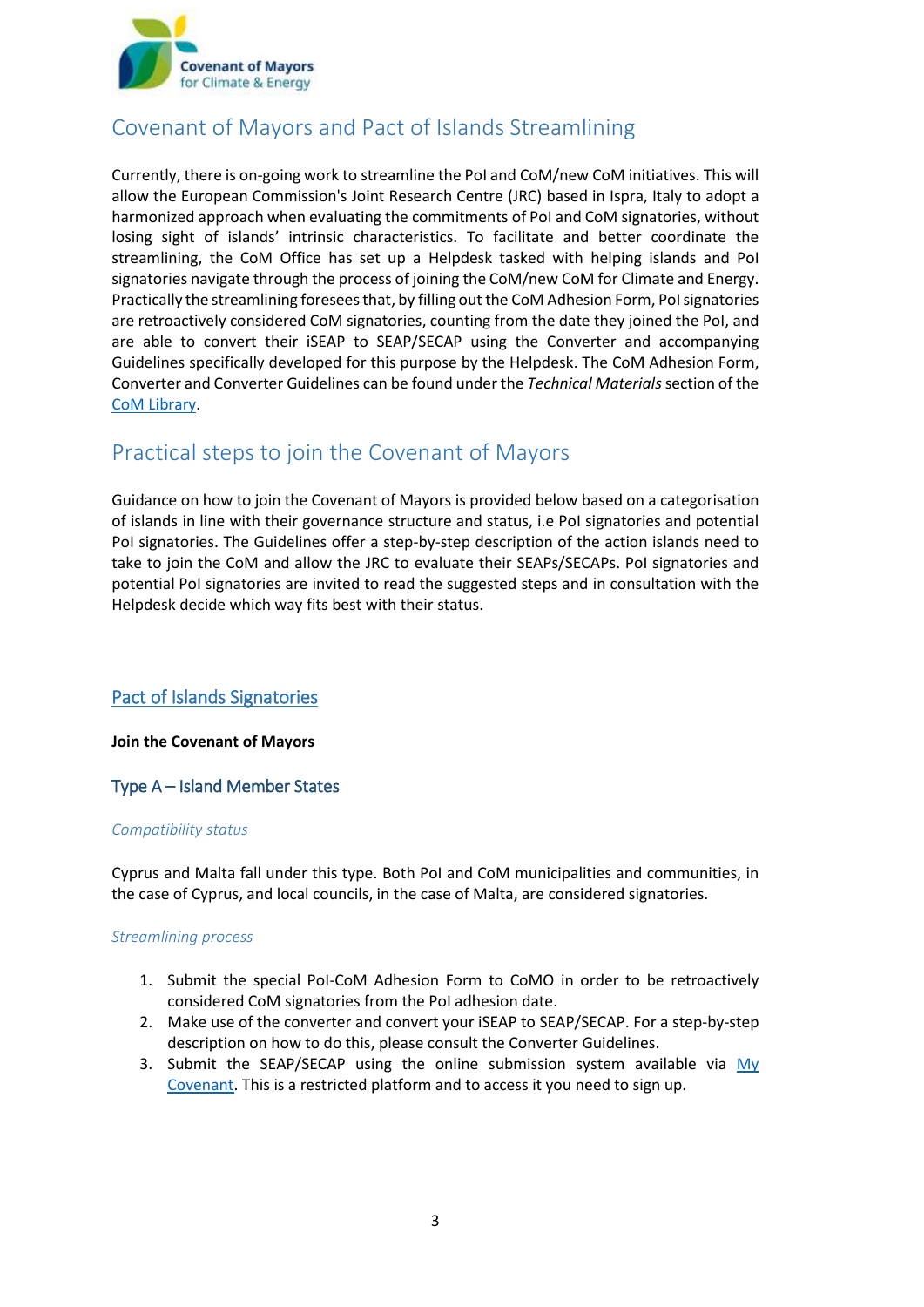

# Type Β – Island with one municipality on the island

### *Compatibility status*

Greek islands, except Crete, different small Spanish, Portuguese, Italian and other islands fall under this type.

### *Streamlining process*

The streamlining process is identical to the type A island signatories.

# Type C – Island with more than one municipality on the island

### *Compatibility status*

Several islands of different sizes, number of municipalities and population fall under this type. The following list presents the respective cases of the current PoI signatories per country.

| Country    | Island                                                                                             |  |
|------------|----------------------------------------------------------------------------------------------------|--|
| Greece     | Crete                                                                                              |  |
| Spain      | Gran Canaria, Tenerife, La Palma, Lanzarote, Fuertaventura, El Hierro,<br>Mallorca, Minorca, Ibiza |  |
| Portugal   | Madeira, Flores – Terceira – Pico – São Miguel – São Jorge (Azores)                                |  |
| Italy      | Sardinia, Sicily                                                                                   |  |
| Sweden     | Oland                                                                                              |  |
| France     | Martinique, Marie Galante                                                                          |  |
| Estonia    | Saaremaa, Hiiumaa                                                                                  |  |
| Cape Verde | Santo Antão, São Nicolau, Santiago, Fogo                                                           |  |

### *Streamlining process*

Taking into account that under PoI the islands have developed or will develop an iSEAP at island scale, the streamlining process may follow one of the three generic options depending on the characteristics of the islands.

### 1<sup>st</sup> option: Islands with small municipalities

1. All the small municipalities of the island should submit the special PoI-CoM Adhesion Form to CoMO in order to be retroactively considered CoM signatories, counting from the PoI adhesion date.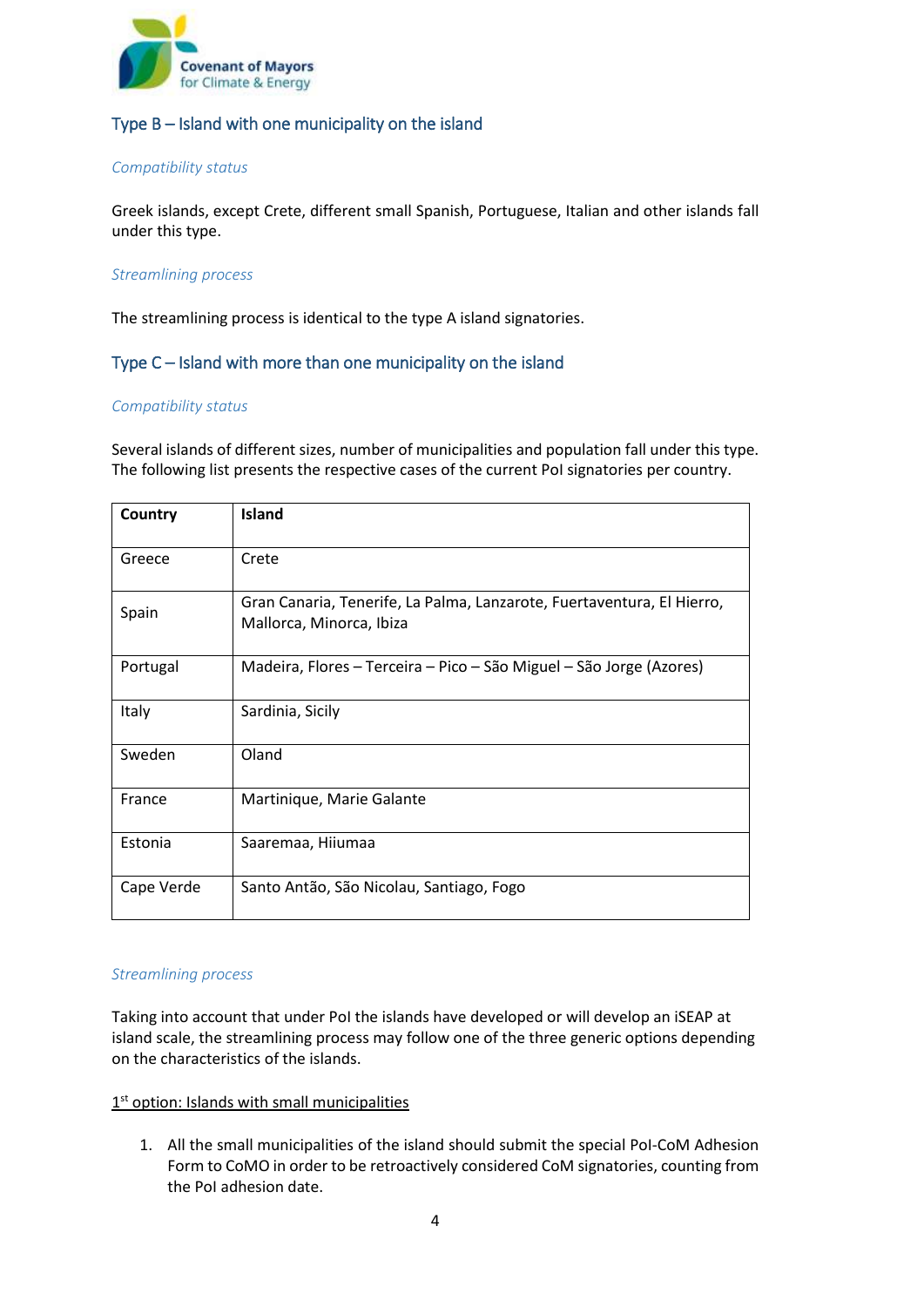

- 2. The group of small municipalities should follow the joint SEAP process as described on th[e FAQ](http://www.eumayors.eu/support/faq_en.html?id_faq=60) of the CoM website. A coordinator, possibly the current PoI signatory, should first contact the CoMO to verify that the group of municipalities is eligible to submit a joint SEAP.
- 3. The existing iSEAP may be converted to SEAP/SECAP and submitted as a joint SECAP for all the municipalities.

# 2<sup>nd</sup> option: Islands with one metropolitan and several small municipalities

- 1. All the small municipalities of the island should submit the special PoI-CoM Adhesion Form to CoMO in order to be retroactively considered CoM signatories, counting from the PoI adhesion date.
- 2. If the metropolitan municipality is large enough (>10000 citizens) and the rest of the island municipalities are spread remotely on the island then the municipalities in collaboration with the CoMO should decide whether they can submit one of the following.
	- a. One joint SEAP/SECAP grouping the metropolitan and the rest of the small municipalities together.
	- b. One joint SEAP/SECAP grouping the metropolitan with the suburb municipalities together and other joint or individual SEAPs/SECAPs for the rest of the municipalities situated far from the metropolitan one.
	- c. Individual SEAPs/SECAPs.
- 3. For option 2a the existing iSEAP may be converted to SEAP/SECAP and submitted as a joint SECAP for all the municipalities following the steps of the  $1<sup>st</sup>$  option. For options 2b and 2c the existing iSEAP may not be used by automatically converting it to SEAP/SECAP since it represents the whole of the island and needs to be adjusted to the respective geographical area.

# 3<sup>rd</sup> option: Islands with several metropolitan and several small municipalities

- 1. All the municipalities of the island should submit the special PoI-CoM Adhesion Form to CoMO in order to be retroactively considered CoM signatories, counting from the PoI adhesion date.
- 2. In principle, every metropolitan municipality jointly with its neighbouring smaller municipalities may decide, after consultation with the CoMO, to submit one joint SEAP/SECAP. Alternatively
	- a. One joint SEAP/SECAP grouping the metropolitan with the suburb municipalities together and other joint or individual SEAPs/SECAPs for the rest of the municipalities situated far from the metropolitan ones.
	- b. Individual SEAPs/SECAPs.
- 3. The existing iSEAP may be converted to SEAP/SECAP by making use of the respective converter in order to provide compatible data to the new joint or individual SEAPs/SECAPs.

For all three options the information of the iSEAP report may be used to feed into the development of the SEAP/SECAP report while the current PoI signatory may sign to CoM as Covenant Territorial Coordinator.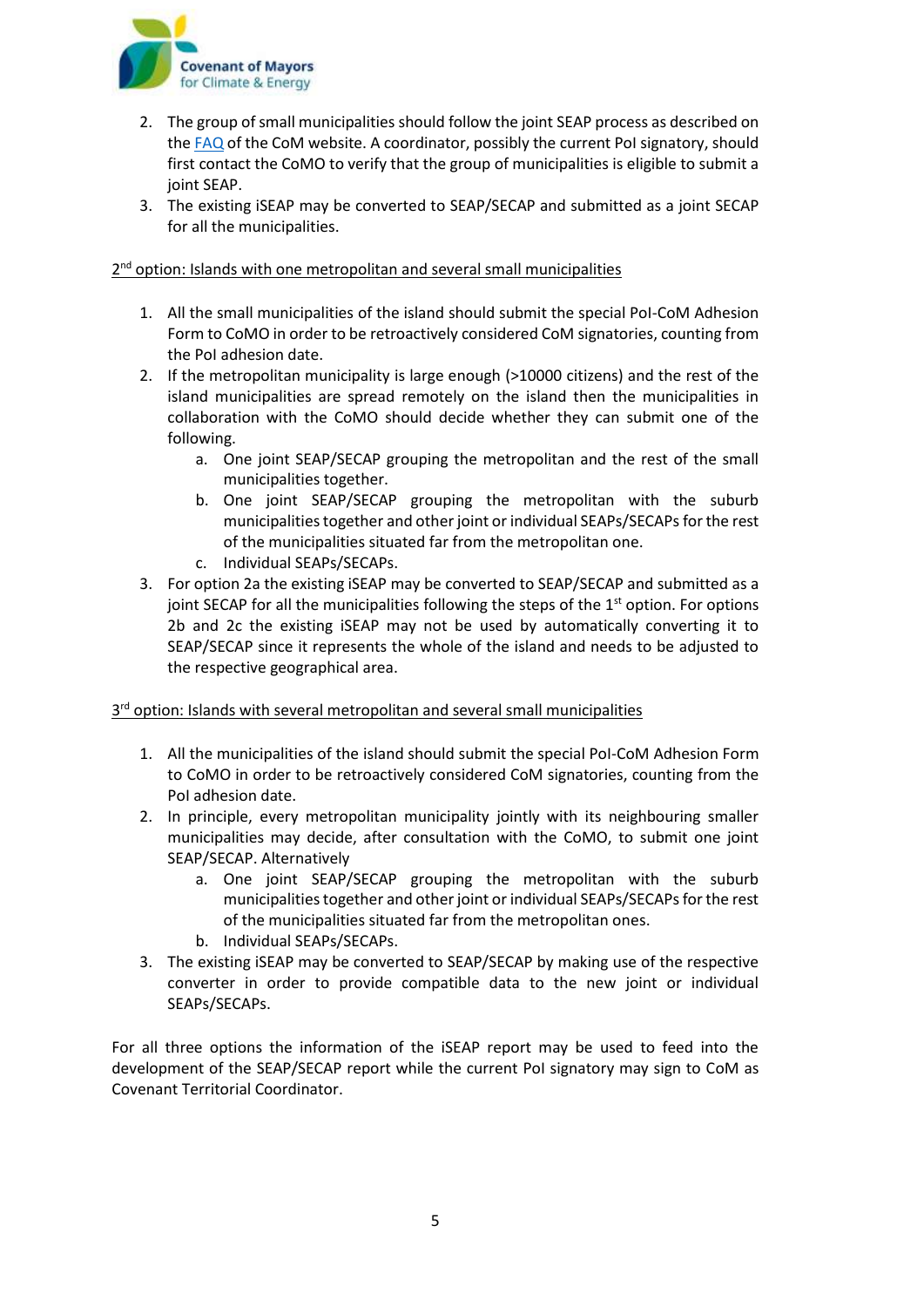

# Type  $D$  – Island with no municipality

### *Compatibility status*

Small Swedish, Finnish, UK and Irish islands fall under this type. These islands have no local administrative authority specifically acting for the sole interests and needs of the island but are part of a municipality which also includes mainland territories.

### *Streamlining process*

- 1. The representative of the island that has signed the PoI should inform the municipality about the willingness of the island to join the CoM and the possibility for the municipality to form an integrated SEAP/SECAP, in which case the island's iSEAP may provide useful data and information to the municipality.
- 2. PoI signatories may convert their iSEAP to SEAP/SECAP by making use of the respective converter in order to provide compatible data to the new SEAP/SECAP of the whole municipality. The information of the iSEAP report may be used as such for the development of the SEAP/SECAP report. The special characteristics, the vision and targeted actions of the island PoI signatory should be clearly reported in the SEAP/SECAP form and report.

# Type E – Island part of an island cluster municipality

### *Compatibility status*

This may be a rare case where a small island is part of a greater municipality comprised of one or more islands, usually one of them functioning as the main island. This type occurs in specific

cases such as Greece (e.g. Naxos and Small Cyclades) and Italy (e.g. Lampedusa and Linosa). In these cases usually the municipality responsible for the smaller island has already signed the PoI and in line with PoI recommendations has conducted an iSEAP for each island.

### *Streamlining process*

- 1. Island cluster municipalities that are PoI signatories should submit the special PoI-CoM Adhesion Form to CoMO in order to be retroactively considered CoM signatory, counting from the PoI adhesion date.
- 2. PoI signatories may convert the iSEAP of each island of the cluster to SEAP/SECAP by making use of the respective converter and then merge them before submitting the final total SEAP/SECAP on the CoM web platform. The information of the iSEAP report may be used as such for the development of the SEAP/SECAP report. The special characteristics, the vision and targeted actions of the island PoI signatory should be clearly reported in the SEAP/SECAP form and report.